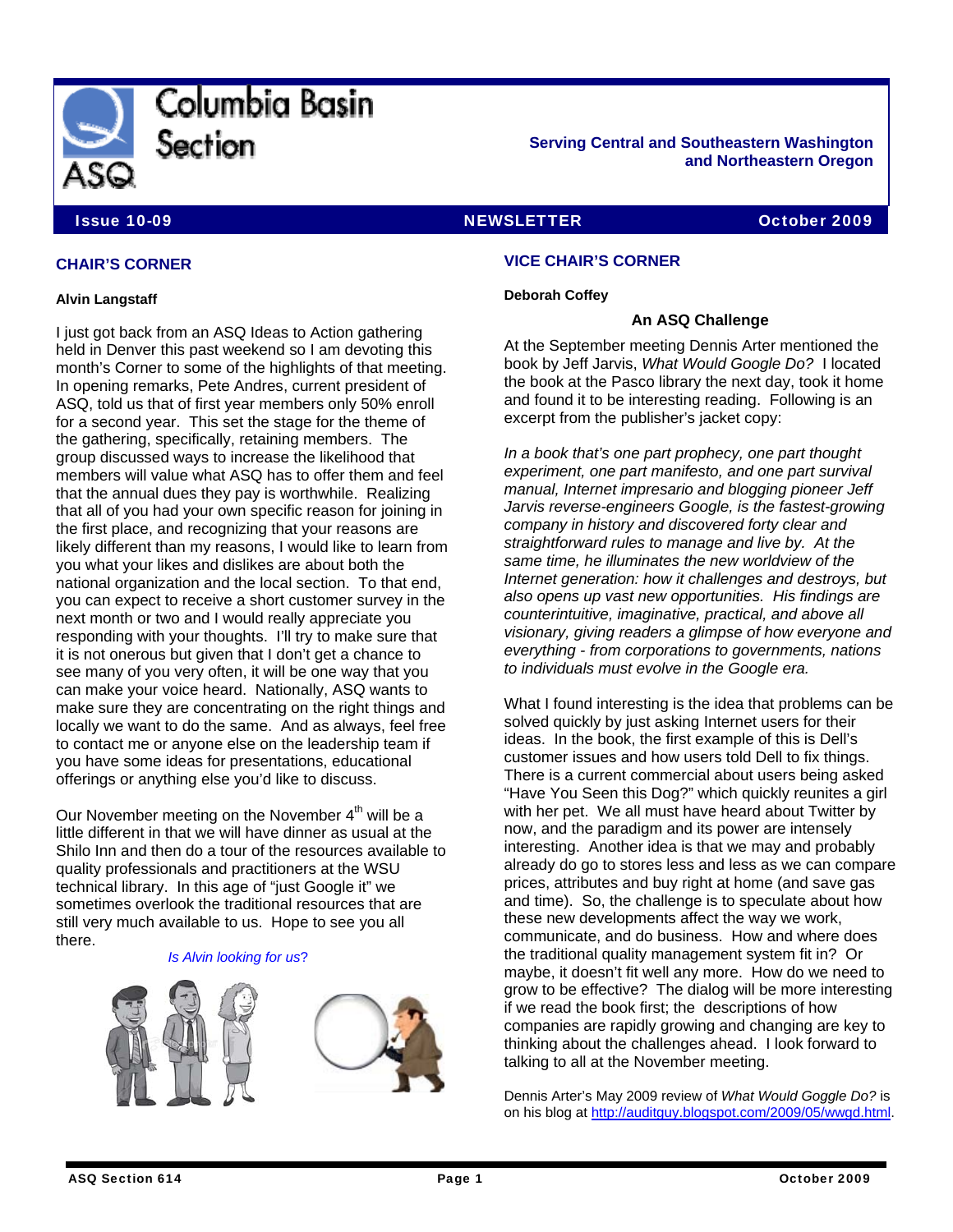

# **November 4, 2009 American Society for Quality Columbia Basin Section 614**



# **"The Magic Promise of the Library"**



# **WSU – Tri-Cities Consolidated Libraries Harvey Gover - Assistant Campus Librarian**

Do you remember the excitement of getting your first library card? Of finally being able to check out adult books and not being restricted to the children's section? Discovering all the magazines available to read at the library? If slogging through Google postings is leaving a sour taste in your mouth and a layer of mud on your brain cells these days, then here's your chance to learn about today's library systems and get fired up about learning again.

Some of you may not know this, but our local ASQ section used to have a fairly extensive "quality library" that was established and maintained for our members' use. In the fall of 2004, due to lack of volunteers and space to keep it going on our own, ASQ made the decision to donate all of our books, audios and videotapes to the WSU Tri-Cities Max Benitz Library. Harvey Gover, Assistant Campus Librarian, physically received our donation back in 2004 and helped integrate our items into the existing WSU library system.

On November 4, Harvey will provide us with a guided tour of the Consolidated Libraries and related facilities. He will explain how the Access Entitlement Principle applies to ASQ members and what resources are available from the three libraries: the WSU Max Benitz Library, the Hanford Technical Library, and the DOE Reading Room.

We hope you will join us at the Shilo Inn as usual that evening for networking, dinner and a short business meeting, after which we will travel en masse to the Library. This is a great opportunity to get excited again about the library as a source of information, inspiration and even as a quiet place to read, rest and reflect away from our busy lives. When you understand more about all the resources available to you for life-long learning, we think you'll be glad you did.

*As the author of the book Keys To Library Research On The Graduate Level, Harvey Gover is the perfect guide for our evening. He has designed his book as a library survival kit for graduate students, enabling them to fully utilize the library resources at their disposal. He was also instrumental in the transition from guidelines to standards for the publication of Standards for Distance Learning Library Services, and in part for this work Harvey received the Haworth Press Distance Learning Librarian Conference Sponsorship Award in 2008 from the American Library Association of College and Research Libraries.* 

#### **Wednesday, November 4, 2009**

**LOCATION:** *(starting at)*  Shilo Inn 50 Comstock Richland, WA 99352

# **TIME:**

**5:30 p.m.** Check in/Networking with no host cocktail service **6:00 p.m. –** Dinner & Business **6:45 p.m.** travel to WSU Tri-Cities / 2710 University Drive Richland (509) 372-7000 **7:00 p.m**. - Presentation/Tour

# **DINNER BUFFETT:**

The chef and crew at O'Callahan's Restaurant always provide a fine and varied buffet dinner for us at the Shilo Inn. The buffet usually includes two entree choices, plus vegetable, a number of tasty salads, and a vegetable and/or fruit tray. Your choice of coffee, tea or decaf is included with dinner. And don't forget to save some room for dessert!

#### **Cost:**

\$17 ASQ members \$20 non-members \$ 5 presentation only

Reservations are requested by October 29. Send e-mail to *[panda\\_2@charter.net](mailto:panda_2@charter.net)* with your name, phone number, company affiliation, and type of reservation, or call Alvin at 371-2221.

**Note:** All no shows will be billed unless cancelled 48 hours in advance.

For more information about ASQ, our local section, and other upcoming events, please check our website at www.asq614.org/.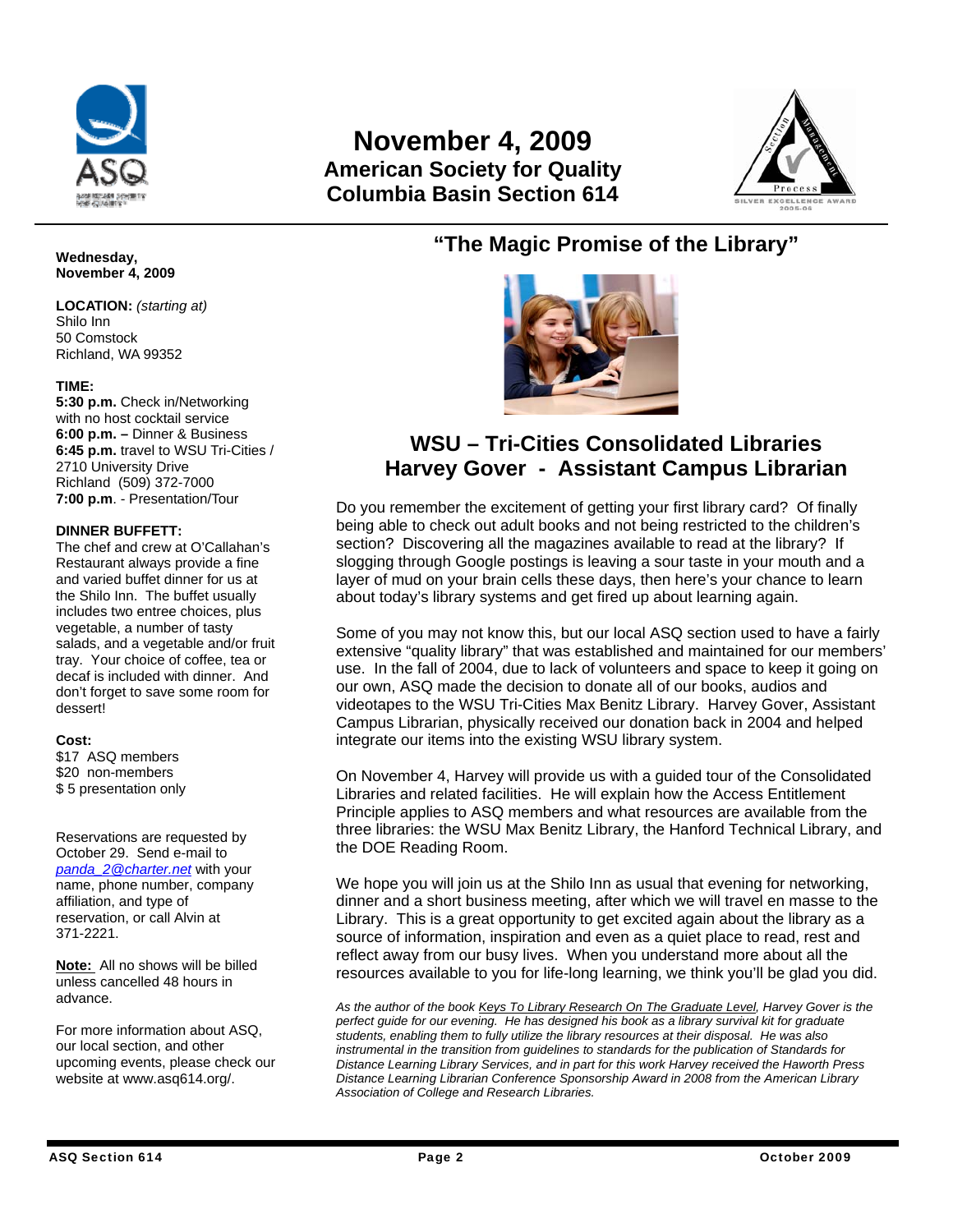# **EDITOR'S CORNER**

# **Robert Boykin**

A smidgen over 1.5 scores ago (hmmm) and during my teenage years, fortune found me in the guise of a second chance. A kind elderly man took the time to offer me good advice and provide guidance which helped to point me in a positive direction. Like the old saying goes, "Everybody deserves a second chance". A second chance appears to be a large part of what's happening at Camp Outlook in Connell, Washington.

Camp Outlook is a Basic Training Camp which encompasses a four month intensive, structured program based on the U.S. Marine Corps recruit training model, partnered with some of the newest and most innovative treatment programs used today.

Camp Outlook has been in operation since April of1997, contracting with the State of Washington to provide juvenile services to male and female offenders ages 13-19. In that short time, the program has had very positive results with low recidivism rates.

On October 3, a few of us from our local ASQ section got to experience, up close and personal, some of the results of the Camp's program designed to provide the kids (called trainees) a foundation for responsible living. This includes a support network and transition plan for returning to the community, which the Camp's staff believes is essential for the trainee's continued success outside the Camp. The results of these constructive actions by the Camp's staff were evidenced by the positive feedback we heard from the trainees. It was clear through interaction with the trainees, as well as the physical demonstrations they put on, that the Camp's mission to prepare trainees to lead lives that are both productive and crime-free is headed in the right direction.

Portland Section (#607) - [www.asqpdx.com](http://www.asqpdx.com/) *"The quality of a man's life is in direct proportion to his commitment to excellence, regardless of his chosen field of endeavor."* 

- Vince Lombardi

### **Readying for Quality Month/Day**

# *Share Your Ideas, Stories, and Photos*

Many nations celebrate a National Quality Month. The designated month depends on the country. For instance, China's National Quality Month is occurring this month. October is National Quality Month in the United States - made official in 1984 through [proclamation 5249](http://click.asq-email.org/?ju=fe32167471660d78771471&ls=fdeb1c71756d02787411797d&m=ff2f17797766&l=fe6c15767465077b7414&s=fdf815787765007574117874&jb=ffcf14&t=) . Japan, India, England, Canada, South Africa, and many other nations indicate November as National Quality Month. And let's not forget [World](http://click.asq-email.org/?ju=fe31167471660d78771472&ls=fdeb1c71756d02787411797d&m=ff2f17797766&l=fe6c15767465077b7414&s=fdf815787765007574117874&jb=ffcf14&t=)  [Quality Day.](http://click.asq-email.org/?ju=fe31167471660d78771472&ls=fdeb1c71756d02787411797d&m=ff2f17797766&l=fe6c15767465077b7414&s=fdf815787765007574117874&jb=ffcf14&t=) The United Nations introduced World Quality Day in year 1990, and the day is the second Thursday in November.

Whether it's a day or a month, the purpose for these designations is to raise awareness of the importance and impact of quality practices. It is also a celebration of the people who make a difference through the use of quality methodology. For World Quality Day, the [Chartered Quality Institute](http://click.asq-email.org/?ju=fe31167471660d78771472&ls=fdeb1c71756d02787411797d&m=ff2f17797766&l=fe6c15767465077b7414&s=fdf815787765007574117874&jb=ffcf14&t=) (an ASQ WorldPartner) plans annual events throughout England, promotes events throughout the world, and [offers suggestions for all](http://click.asq-email.org/?ju=fe2f167471660d78771474&ls=fdeb1c71756d02787411797d&m=ff2f17797766&l=fe6c15767465077b7414&s=fdf815787765007574117874&jb=ffcf14&t=)  [organizations](http://click.asq-email.org/?ju=fe2f167471660d78771474&ls=fdeb1c71756d02787411797d&m=ff2f17797766&l=fe6c15767465077b7414&s=fdf815787765007574117874&jb=ffcf14&t=). Many organizations use a quality day or month to get staff together, celebrate, and inform.

What is your organization doing to celebrate your nation's quality month or World Quality Day? Send your 100-word maximum response to [Raise Quality](mailto:jvanslyke@asq.org?subject=Raise%20Quality%20Awareness)  [Awareness](mailto:jvanslyke@asq.org?subject=Raise%20Quality%20Awareness) and *ASQ Weekly* will print it. Have a photo? Send that, too.

# **WEBSITES FOR OTHER ASQ SECTIONS**

Seattle Section (#606) - [www.asq-seattle.org](http://www.asq-seattle.org/) Spokane Section (#619) - [www.asq.org/sections/mini](http://www.spokaneasq.org/)   [sites/0619/about.html](http://www.spokaneasq.org/) Southwest Washington / Vancouver Section (#627) - [www.asqswwa.org](http://www.asqswwa.org/)